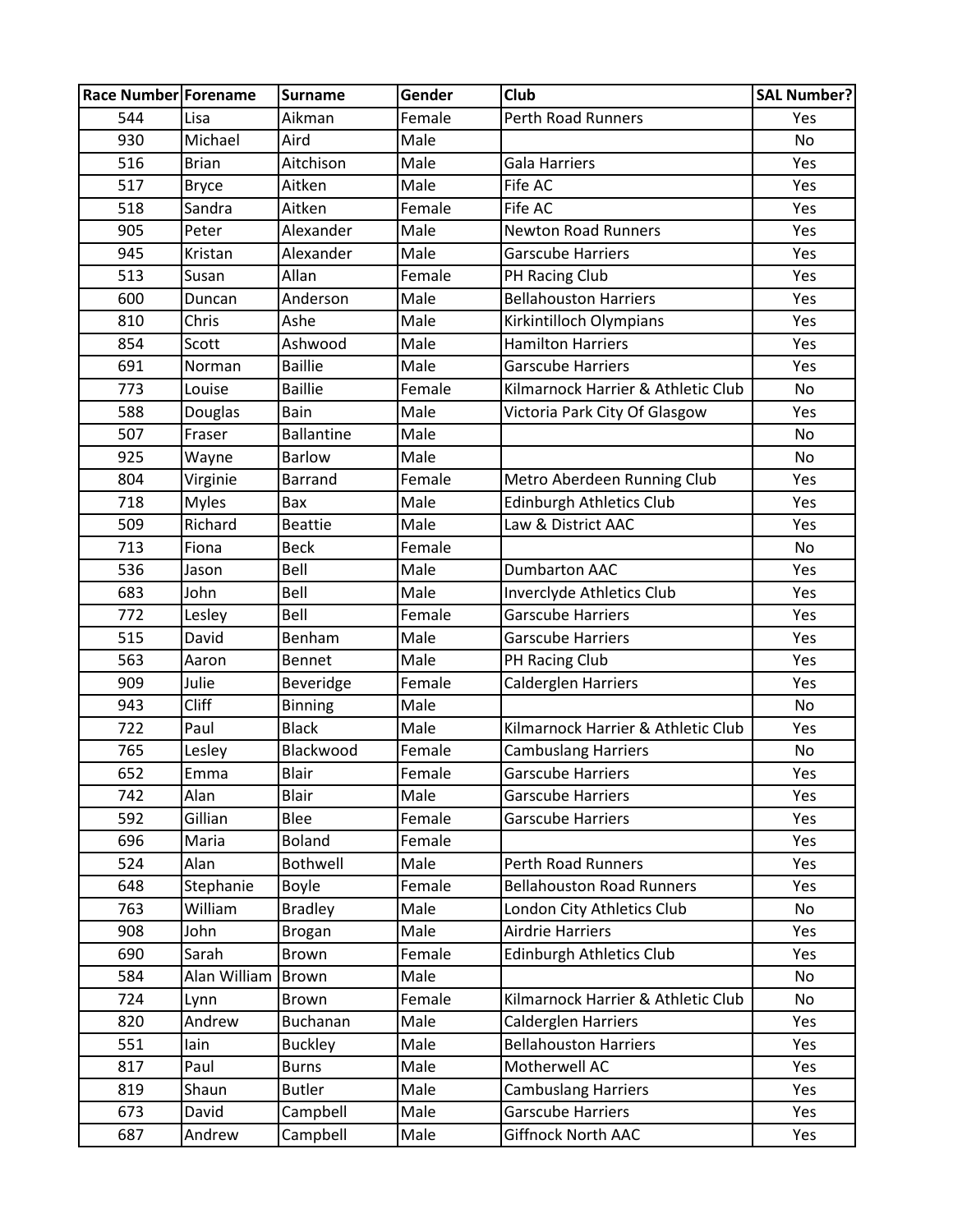| 834 | Megan Jane           | Campbell     | Female | <b>Falkirk Victoria Harriers</b>   | Yes       |
|-----|----------------------|--------------|--------|------------------------------------|-----------|
| 872 | <b>Stuart</b>        | Campbell     | Male   | Corstorphine AAC                   | Yes       |
| 864 | Kirstin              | Campbell     | Female |                                    | No        |
| 919 | Andrew               | Carey        | Male   | <b>Cambuslang Harriers</b>         | Yes       |
| 740 | <b>Bruce</b>         | Carmichael   | Male   | <b>Bellahouston Road Runners</b>   | Yes       |
| 865 | Ethan                | Carolan      | Male   | Aberdeen AAC                       | Yes       |
| 764 | Richard              | Carr         | Male   | <b>Cambuslang Harriers</b>         | Yes       |
| 932 | Euan                 | Carrick      | Male   | Kilbarchan AAC                     | Yes       |
| 934 | Marie-Louise Carrick |              | Female | <b>Giffnock North AAC</b>          | Yes       |
| 728 | Laura                | Carruthers   | Female | Kilmarnock Harrier & Athletic Club | No        |
| 850 | <b>Bruce</b>         | Carse        | Male   | <b>Bellahouston Road Runners</b>   | Yes       |
| 856 | Justin               | Carter       | Male   | <b>Cambuslang Harriers</b>         | Yes       |
| 611 | John                 | Carty        | Male   | Victoria Park City Of Glasgow      | Yes       |
| 877 | John                 | Cassells     | Male   | PH Racing Club                     | Yes       |
| 700 | Keith                | Charters     | Male   | East Kilbride Athletic Club        | Yes       |
| 816 | Erica                | Christie     | Female | <b>Cambuslang Harriers</b>         | Yes       |
| 693 | Michael              | Christoforou | Male   | <b>Cambuslang Harriers</b>         | Yes       |
| 695 | Jo                   | Clancy       | Female |                                    | No        |
| 521 | David                | Clarke       | Male   |                                    | No        |
| 603 | Paul                 | Clawson      | Male   | <b>Bellahouston Harriers</b>       | Yes       |
| 946 | Clem                 | Clement      | Male   |                                    | Yes       |
| 730 | Jamie                | Clements     | Male   | East Kilbride Athletic Club        | Yes       |
| 825 | Sean                 | Cliens       | Male   |                                    | <b>No</b> |
| 771 | Estee                | Coetzee      | Female |                                    | No        |
| 532 | Lou Ella             | Cole         | Female | Perth Road Runners                 | Yes       |
| 647 | Tony                 | Connelly     | Male   | <b>Bellahouston Road Runners</b>   | Yes       |
| 818 | Robert               | Connor       | Male   | <b>Giffnock North AAC</b>          | <b>No</b> |
| 671 | Gail                 | Cooper       | Female |                                    | No        |
| 710 | Lorraine             | Coull        | Female | <b>Highland Hill Runners</b>       | Yes       |
| 508 | Gordon               | Coull        | Male   | PH Racing Club                     | No        |
| 936 | Austin               | Craig        | Male   |                                    | No        |
| 937 | Ashley               | Craig        | Female |                                    | No        |
| 702 | lain                 | Craven       | Male   | <b>Edinburgh Athletics Club</b>    | Yes       |
| 649 | lain                 | Crawford     | Male   | <b>Cambuslang Harriers</b>         | Yes       |
| 756 | Charlie              | Crawford     | Male   | <b>Penicuik Harriers</b>           | Yes       |
| 811 | Kenneth              | Crawford     | Male   | <b>Bellahouston Road Runners</b>   | Yes       |
| 888 | Megan                | Crawford     | Female | Fife AC                            | Yes       |
| 914 | Gregor               | Crawford     | Male   | <b>Bellahouston Road Runners</b>   | Yes       |
| 617 | Marianne             | Crichton     | Female | Perth Road Runners                 | Yes       |
| 829 | Noreen               | Crombie      | Female |                                    | No        |
| 623 | John                 | Crookston    | Male   | PH Racing Club                     | Yes       |
| 616 | Gerard               | Croser       | Male   | <b>Bellahouston Road Runners</b>   | Yes       |
| 682 | David                | Cross        | Male   | <b>Edinburgh Athletics Club</b>    | Yes       |
| 542 | Rob                  | Crusher      | Male   | <b>Giffnock North AAC</b>          | Yes       |
| 501 | Linda                | Cunningham   | Female | Central AC                         | Yes       |
| 502 | Alastair             | Cunningham   | Male   | Central AC                         | Yes       |
| 814 | Camilla              | Cunningham   | Female | <b>Bellahouston Road Runners</b>   | Yes       |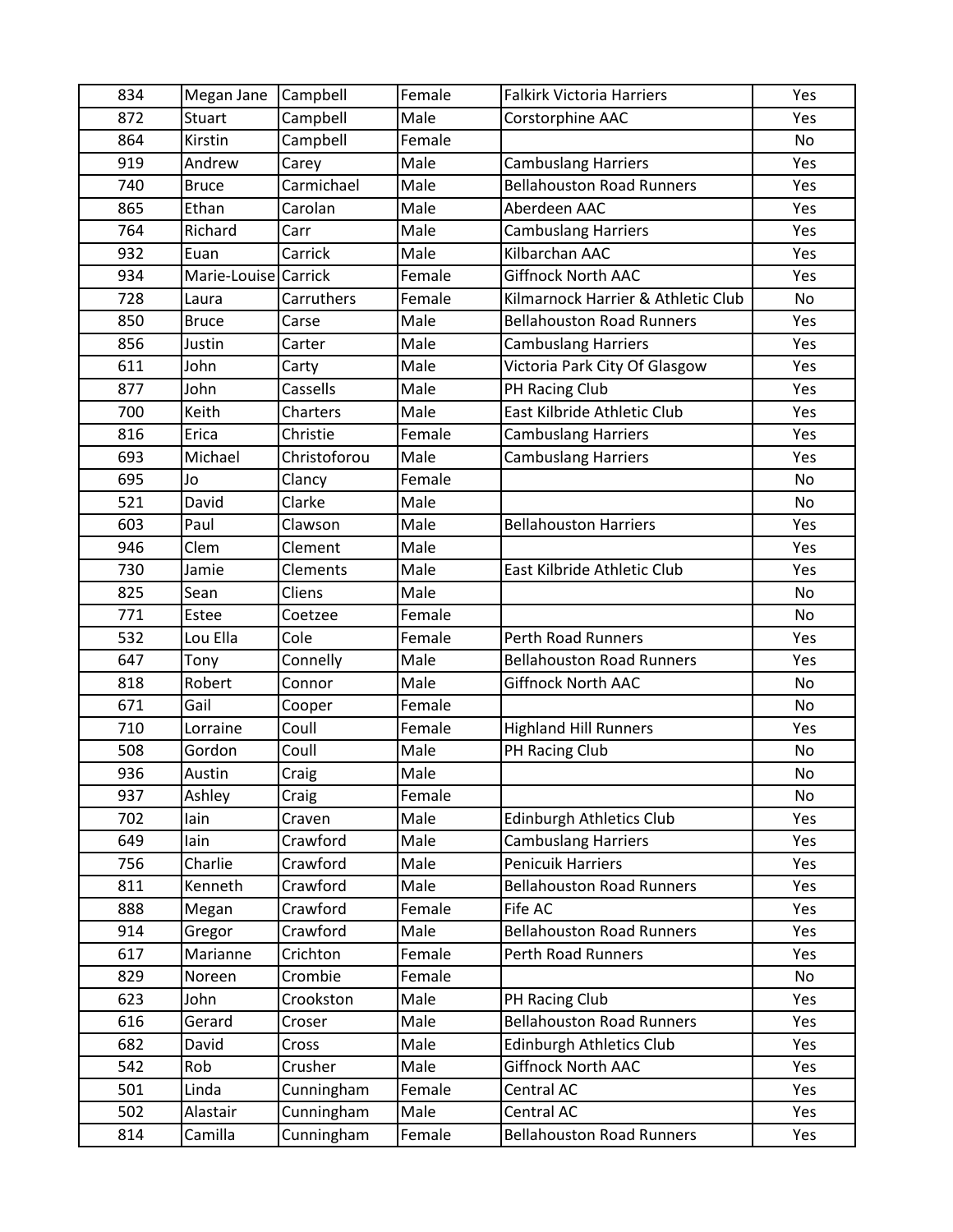| 898 | <b>Brian</b> | Cunninghame    | Male   |                                   | Yes       |
|-----|--------------|----------------|--------|-----------------------------------|-----------|
| 568 | Maria        | Dale           | Female | Perth Road Runners                | Yes       |
| 586 | Victoria     | <b>Dallas</b>  | Female | <b>Bellahouston Road Runners</b>  | Yes       |
| 620 | Elaine       | <b>Davies</b>  | Female | Edinburgh AC                      | Yes       |
| 860 | Padrig       | <b>Davies</b>  | Male   |                                   | <b>No</b> |
| 900 | Liz          | Deans          | Female |                                   | No        |
| 781 | Alan         | <b>Derrick</b> | Male   | Calderglen Harriers               | Yes       |
| 651 | Michael      | Devlin         | Male   |                                   | No        |
| 892 | Matthew      | <b>Dickie</b>  | Male   |                                   | <b>No</b> |
| 812 | Maureen      | Dickson        | Female | Dumfries Running Club             | No        |
| 738 | Alan         | Digweed        | Male   | <b>Bellahouston Road Runners</b>  | Yes       |
| 629 | Karen        | Dobbie         | Female | Edinburgh Athletics Club          | Yes       |
| 736 | Mark         | Doherty        | Male   | Inverclyde Athletics Club         | Yes       |
| 867 | Colin        | Doherty        | Male   |                                   | Yes       |
| 889 | Scott        | Dolan          | Male   |                                   | Yes       |
| 808 | Gary         | Downey         | Male   | Kilbarchan AAC                    | Yes       |
| 880 | Andy         | Downey         | Male   | <b>Garscube Harriers</b>          | Yes       |
| 746 | Herman       | Du Preez       | Male   |                                   | <b>No</b> |
| 821 | Gerry        | Duddy          | Male   | <b>Cambuslang Harriers</b>        | Yes       |
| 538 | Caroline     | Duffin         | Female | <b>Perth Road Runners</b>         | No        |
| 548 | Arthur       | Duggan         | Male   |                                   | Yes       |
| 836 | Allan        | Dunbar         | Male   | <b>Penicuik Harriers</b>          | Yes       |
| 704 | Janet        | Dunbar         | Female | <b>Edinburgh Athletics Club</b>   | <b>No</b> |
| 768 | Siobhann     | Dunn           | Female | <b>Bellahouston Road Runners</b>  | Yes       |
| 535 | Gillian      | Edwards        | Female | Perth Road Runners                | Yes       |
| 608 | Barry        | Edwards        | Male   |                                   | Yes       |
| 815 | Mark         | Ellis          | Male   | Motherwell AC                     | Yes       |
| 685 | Nicola       | Ewart          | Female |                                   | Yes       |
| 847 | lan          | Fennell        | Male   | <b>Hamilton Harriers</b>          | Yes       |
| 753 | David        | Ferguson       | Male   | <b>Bellahouston Road Runners</b>  | Yes       |
| 798 | Frances      | Ferguson       | Female | <b>Calderglen Harriers</b>        | Yes       |
| 729 | John         | Fergusson      | Male   | East Kilbride Athletic Club       | Yes       |
| 823 | Tom          | Ferris         | Male   | <b>Bellahouston Road Runners</b>  | Yes       |
| 918 | Mark         | Finbow         | Male   |                                   | No        |
| 546 | Finlay       | Finlay         | Male   | <b>Garscube Harriers</b>          | Yes       |
| 686 | Elaine       | Finlayson      | Female |                                   | Yes       |
| 641 | Claire       | Fitzsimmons    | Female | <b>Bellahouston Harriers</b>      | Yes       |
| 783 | Michael      | Follan         | Male   | <b>Greenock Glenpark Harriers</b> | Yes       |
| 737 | Sean         | Fontana        | Male   | Inverclyde Athletics Club         | Yes       |
| 899 | Roddy        | Forgie         | Male   | Edinburgh Athletics Club          | Yes       |
| 636 | James        | Fotheringham   | Male   | Perth Road Runners                | Yes       |
| 791 | Ralph        | Fox            | Male   |                                   | No        |
| 924 | Tony         | Fox            | Male   | <b>Wee County Harriers</b>        | No        |
| 881 | Amy          | Frankland      | Female | Lasswade AC                       | Yes       |
| 694 | Lyndsey      | Fraser         | Female | <b>Edinburgh Athletics Club</b>   | Yes       |
| 795 | Nicola       | Freedman       | Female | Harmeny AC                        | Yes       |
| 750 | Paul         | Friend         | Male   | Inverclyde Athletics Club         | Yes       |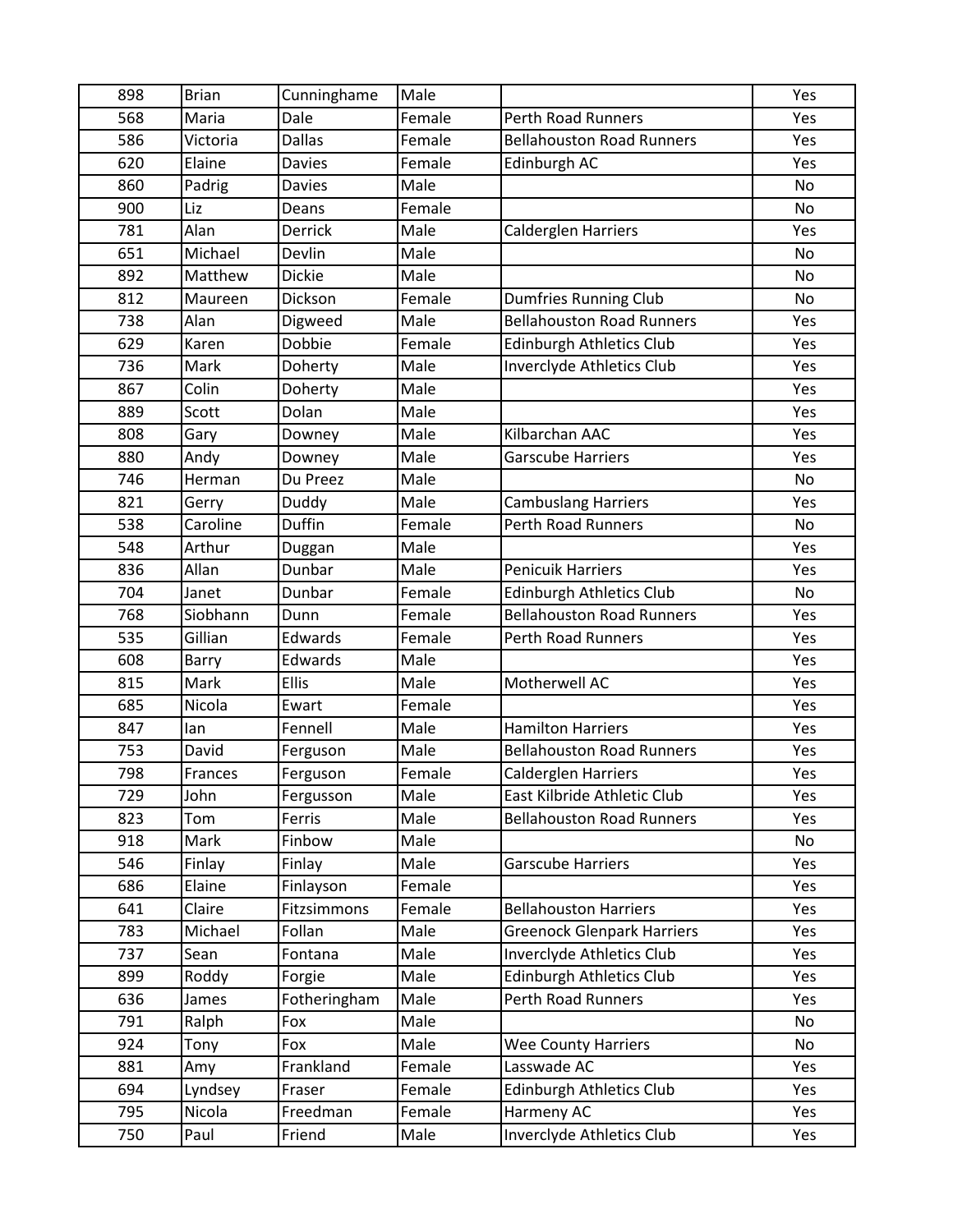| 596 | Allon           | Galbraith      | Male   | <b>Bellahouston Road Runners</b>   | Yes       |
|-----|-----------------|----------------|--------|------------------------------------|-----------|
| 907 | Max             | Gallagher      | Male   |                                    | No        |
| 576 | David           | Geddes         | Male   | <b>Garscube Harriers</b>           | Yes       |
| 878 | Nicholas        | Gemmell        | Male   | Inverclyde Athletics Club          | Yes       |
| 885 | John            | Gibbs          | Male   | <b>Penicuik Harriers</b>           | Yes       |
| 901 | Robert          | Gibson         | Male   | Calderglen Harriers                | Yes       |
| 594 | Claire          | Gilchrist      | Female | Ferranti AAC                       | Yes       |
| 587 | John            | Gladwin        | Male   |                                    | Yes       |
| 759 | Jonathan        | Glen           | Male   | Inverclyde Athletics Club          | Yes       |
| 797 | Jim             | Glennie        | Male   | <b>Airdrie Harriers</b>            | Yes       |
| 822 | Karen           | Goldie         | Female | <b>Cambuslang Harriers</b>         | Yes       |
| 846 | Lynne           | Goldie         | Female | <b>Bellahouston Road Runners</b>   | Yes       |
| 527 | Robert          | Gordon         | Male   | <b>Dumfries Running Club</b>       | Yes       |
| 830 | Kevin           | Gordon         | Male   | <b>Dumfries Running Club</b>       | Yes       |
| 891 | <b>Brian</b>    | Graham         | Male   |                                    | No        |
| 549 | Louise          | Gray           | Female | <b>Bellahouston Road Runners</b>   | Yes       |
| 780 | Deborah         | Gray           | Female | <b>Bellahouston Road Runners</b>   | Yes       |
| 719 | <b>Brian</b>    | Gray           | Male   |                                    | No        |
| 779 | Richard         | Gray           | Male   |                                    | No        |
| 921 | Fiona           | Greer          | Female |                                    | No        |
| 904 | Simon           | Grieshaber     | Male   | <b>Perth Road Runners</b>          | Yes       |
| 558 | Alistair        | Gudgin         | Male   | Fife AC                            | Yes       |
| 582 | Joy             | Gudgin         | Female | Carnegie Harriers                  | Yes       |
| 927 | Kenny           | Gullen         | Male   | <b>Wee County Harriers</b>         | <b>No</b> |
| 658 | Anne            | Guthrie        | Female |                                    | No        |
| 895 | Andrew          | Haddow         | Male   | <b>Bellahouston Road Runners</b>   | Yes       |
| 809 | Kevin           | Hamilton       | Male   | Edinburgh Athletics Club           | Yes       |
| 598 | Joanne          | <b>Harkins</b> | Female | <b>Shettleston Harriers</b>        | Yes       |
| 656 | Catherine       | Harvey         | Female | Law & District AAC                 | No        |
| 569 | Darrell         | Hastie         | Male   | <b>Gala Harriers</b>               | Yes       |
| 923 | Catriona        | Hastings       | Female | Kilmarnock Harrier & Athletic Club | No        |
| 879 | Gordon          | Hay            | Male   | <b>Hamilton Harriers</b>           | Yes       |
| 680 | <b>Nicholas</b> | Heaney         | Male   | <b>Garscube Harriers</b>           | Yes       |
| 894 | Jack            | Heathwood      | Male   | <b>Bellahouston Harriers</b>       | No        |
| 684 | James           | Heede          | Male   | <b>Strathaven Striders</b>         | No        |
| 540 | Walter          | Henderson      | Male   | <b>Shettleston Harriers</b>        | Yes       |
| 566 | Paul            | Henderson      | Male   | Gala Harriers                      | Yes       |
| 706 | Colin           | Henderson      | Male   |                                    | Yes       |
| 935 | Scott           | Henderson      | Male   |                                    | Yes       |
| 832 | Pauline         | Henderson      | Female |                                    | No        |
| 833 | Garry           | Henderson      | Male   |                                    | No        |
| 631 | Christopher     | Hever          | Male   | <b>Maryhill Harriers</b>           | Yes       |
| 676 | Ross            | Hill           | Male   | Law & District AAC                 | Yes       |
| 890 | Les             | Hill           | Male   | <b>Dumfries Running Club</b>       | Yes       |
| 556 | lan             | Hodge          | Male   | <b>Cambuslang Harriers</b>         | Yes       |
| 929 | Elaine          | Hogg           | Female | Kirkintilloch Olympians            | No        |
| 807 | Andrew          | Holloway       | Male   | Giffnock North AAC                 | Yes       |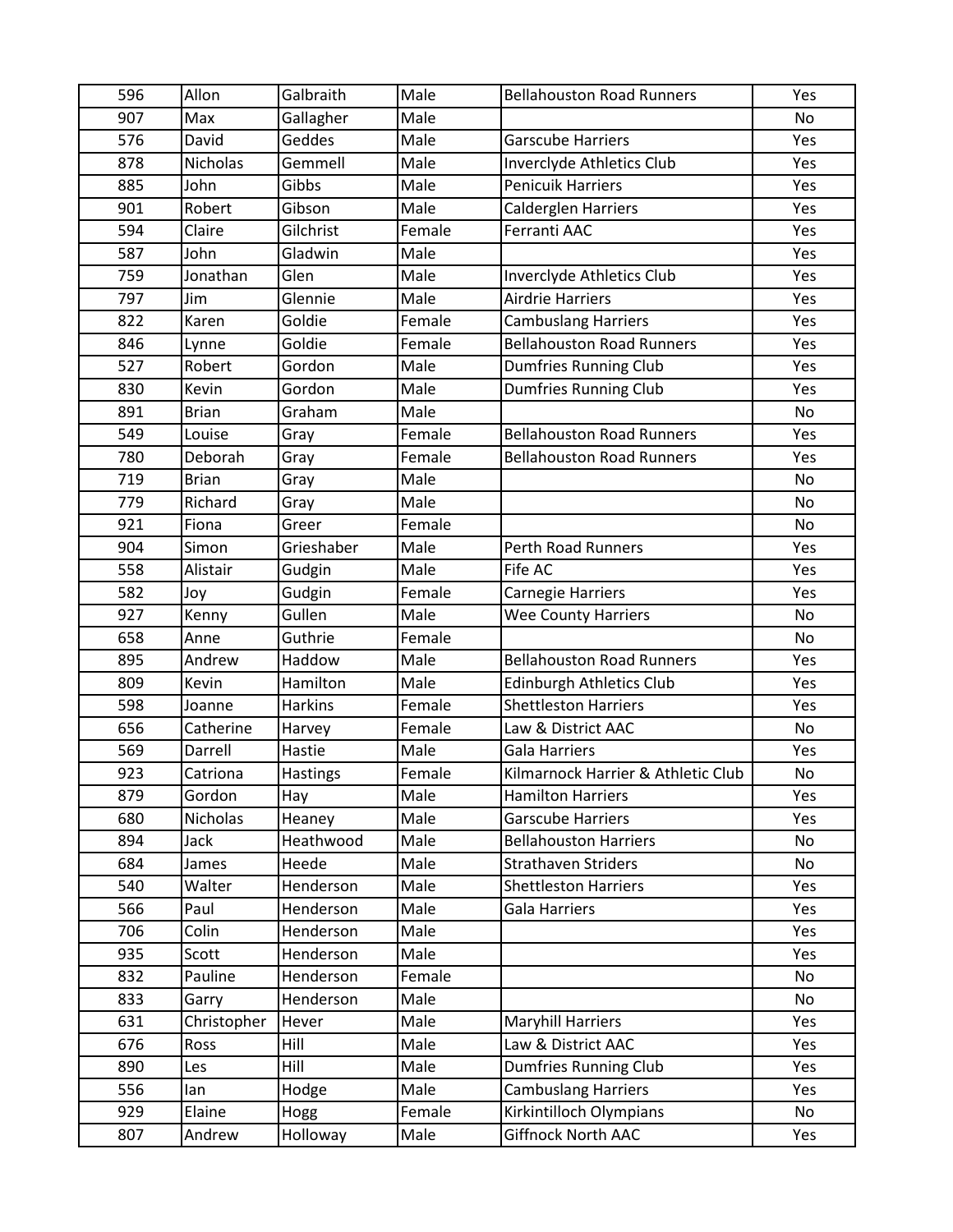| 902 | Jim           | Holmes     | Male   | Calderglen Harriers              | Yes |
|-----|---------------|------------|--------|----------------------------------|-----|
| 522 | David         | Hoolaghan  | Male   | Motherwell AC                    | Yes |
| 910 | Craig         | Houston    | Male   | <b>Irvine Running Club</b>       | Yes |
| 553 | Stewart       | Houston    | Male   | <b>Airdrie Harriers</b>          | No  |
| 749 | Noah          | Howlett    | Male   | Edinburgh AC                     | Yes |
| 793 | Aaron         | Hoyle      | Male   | Corstorphine AAC                 | Yes |
| 637 | Paul          | Hunter     | Male   |                                  | No  |
| 848 | John          | Hynd       | Male   | Carnegie Harriers                | Yes |
| 697 | Stephen       | Ingledew   | Male   | <b>Edinburgh Athletics Club</b>  | Yes |
| 843 | David         | Innes      | Male   | <b>Perth Road Runners</b>        | Yes |
| 778 | Andrew        | Irvine     | Male   | Central AC                       | Yes |
| 709 | Neil          | Jack       | Male   | <b>Edinburgh Athletics Club</b>  | Yes |
| 788 | Emily         | Jackson    | Female | <b>Bellahouston Road Runners</b> | Yes |
| 875 | Jennie        | Jackson    | Female | <b>Irvine Running Club</b>       | Yes |
| 828 | Michael       | Jardine    | Male   | Dumfries Running Club            | Yes |
| 839 | Kerry         | Jardine    | Female | <b>Dumfries Running Club</b>     | Yes |
| 840 | Fiona         | Jardine    | Female | <b>Dumfries Running Club</b>     | Yes |
| 570 | Alison        | Jardine    | Female |                                  | No  |
| 708 | Leon          | Johnson    | Male   | <b>Edinburgh Athletics Club</b>  | Yes |
| 678 | Stuart        | Johnston   | Male   | <b>Edinburgh Athletics Club</b>  | Yes |
| 572 | Julia         | Johnstone  | Female | Gala Harriers                    | Yes |
| 669 | <b>Barrie</b> | Johnstone  | Male   |                                  | No  |
| 539 | Darren        | Jubb       | Male   | PH Racing Club                   | Yes |
| 667 | Martin        | Kay        | Male   | Law & District AAC               | Yes |
| 777 | Paul          | Kelly      | Male   | <b>Airdrie Harriers</b>          | Yes |
| 523 | Scott         | Kelman     | Male   | Motherwell AC                    | No  |
| 853 | Stuart        | Kerr       | Male   | Kilbarchan AAC                   | Yes |
| 621 | Paul          | Kieran     | Male   | PH Racing Club                   | Yes |
| 557 | Catriona      | Kilbride   | Female |                                  | No  |
| 599 | Mark          | King       | Male   | <b>Cambuslang Harriers</b>       | Yes |
| 762 | Jack          | Kirwan     | Male   | East Kilbride Athletic Club      | Yes |
| 733 | Gemma         | Kirwan     | Female | East Kilbride Athletic Club      | No  |
| 610 | Stuart        | Laurence   | Male   | <b>Bellahouston Road Runners</b> | Yes |
| 726 | Catherine     | Laurence   | Female | <b>Bellahouston Road Runners</b> | Yes |
| 863 | Allison       | Law        | Female | Kirkintilloch Olympians          | Yes |
| 841 | Gemma         | Leadbetter | Female | <b>Dumfries Running Club</b>     | No  |
| 632 | Laura         | Lennon     | Female | Victoria Park City Of Glasgow    | No  |
| 506 | Louise        | Lessels    | Female | PH Racing Club                   | Yes |
| 940 | Michael       | Lindsay    | Male   | PH Racing Club                   | Yes |
| 785 | William       | Linton     | Male   | Giffnock North AAC               | Yes |
| 870 | Karen         | Littlejohn | Female | <b>Dumfries Running Club</b>     | Yes |
| 861 | Laurence      | Liu        | Male   | Edinburgh AC                     | Yes |
| 701 | Oscar         | Logan      | Male   | Law & District AAC               | Yes |
| 917 | Martha        | Lovatt     | Female | <b>Garscube Harriers</b>         | Yes |
| 510 | Scott         | Love       | Male   | PH Racing Club                   | Yes |
| 585 | Louise        | Love       | Female | Victoria Park City Of Glasgow    | Yes |
| 774 | Ashley        | Love       | Female |                                  | No  |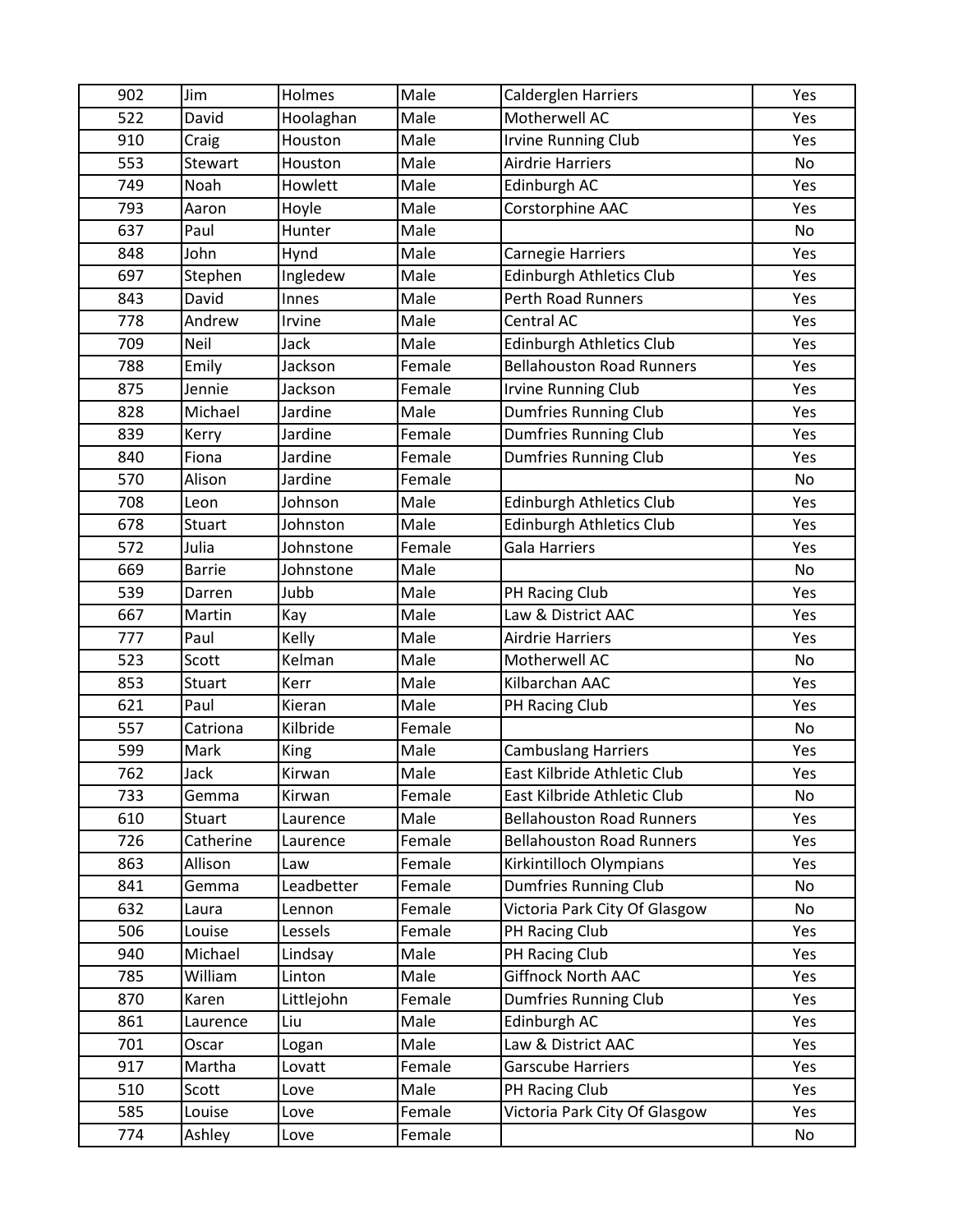| 643 | Daniel       | Lowe        | Male   | <b>Shettleston Harriers</b>              | Yes       |
|-----|--------------|-------------|--------|------------------------------------------|-----------|
| 504 | Kristin      | Lownie      | Female | PH Racing Club                           | Yes       |
| 845 | Mark         | Lyden       | Male   | Kilmarnock Harrier & Athletic Club       | Yes       |
| 688 | Hazel        | Maccormick  | Female | <b>Edinburgh Athletics Club</b>          | Yes       |
| 912 | Alexander    | Macdonald   | Male   | <b>Bellahouston Road Runners</b>         | Yes       |
| 731 | Christopher  | Macdonald   | Male   |                                          | No        |
| 674 | <b>Blair</b> | Mackay      | Male   | East Sutherland AC                       | Yes       |
| 725 | Kirsty       | Mackay      | Female | Kilmarnock Harrier & Athletic Club       | Yes       |
| 744 | Graeme       | Mackie      | Male   |                                          | <b>No</b> |
| 920 | Robert       | Macleod     | Male   | <b>Bellahouston Road Runners</b>         | Yes       |
| 573 | Catherine    | Macnaughton | Female |                                          | No        |
| 761 | Jill         | Mair        | Female | <b>Bellahouston Harriers</b>             | <b>No</b> |
| 602 | Lisa         | Major       | Female |                                          | No        |
| 799 | Susan        | Malamos     | Female |                                          | No        |
| 640 | Kirsty       | Mann        | Female | <b>Shettleston Harriers</b>              | Yes       |
| 805 | Euan         | Marshall    | Male   |                                          | No        |
| 604 | Derek        | Martin      | Male   | <b>Cumbernauld Amateur Athletics Clu</b> | Yes       |
| 672 | Tim          | Martin      | Male   | <b>Garscube Harriers</b>                 | Yes       |
| 794 | Douglas      | Mason       | Male   |                                          | No        |
| 767 | Katie        | Mathieson   | Female | <b>Bellahouston Road Runners</b>         | Yes       |
| 520 | Murray       | Mcalpine    | Male   | <b>ATHelite Triathlon Club</b>           | No        |
| 571 | Jim          | Mcaneny     | Male   | <b>Garscube Harriers</b>                 | Yes       |
| 755 | Allan        | Mcauley     | Male   |                                          | No        |
| 882 | Paula        | Mccabe      | Female | <b>Cambuslang Harriers</b>               | Yes       |
| 721 | Kevin        | Mccaig      | Male   | Dumfries Running Club                    | No        |
| 931 | Marina       | Mccallum    | Female | Kirkintilloch Olympians                  | Yes       |
| 790 | Christopher  | Mccarron    | Male   | <b>Calderglen Harriers</b>               | Yes       |
| 534 | Michael      | Mcconnell   | Male   | PH Racing Club                           | Yes       |
| 664 | Claire       | Mccormick   | Female | <b>Bellahouston Harriers</b>             | Yes       |
| 597 | Ross         | Mceachern   | Male   | <b>Cumbernauld Amateur Athletics Clu</b> | Yes       |
| 720 | lain         | Mcfarlane   | Male   | <b>Garscube Harriers</b>                 | Yes       |
| 770 | Frances      | Mcgreevy    | Female | <b>Bellahouston Harriers</b>             | Yes       |
| 630 | Victor       | Mcgregor    | Male   | Kilbarchan AAC                           | Yes       |
| 734 | Annemarie    | Mcgregor    | Female | Kirkintilloch Olympians                  | No        |
| 782 | Gordon       | Mcinally    | Male   | <b>Calderglen Harriers</b>               | Yes       |
| 801 | Alan         | Mcintosh    | Male   | <b>Garscube Harriers</b>                 | Yes       |
| 883 | Leanne       | Mcintosh    | Female | <b>Bellahouston Road Runners</b>         | Yes       |
| 712 | Stuart       | Mcintyre    | Male   |                                          | No        |
| 627 | Christine    | Mckay       | Female | <b>Bellahouston Harriers</b>             | Yes       |
| 826 | Steven       | Mckay       | Male   |                                          | No        |
| 699 | Ruth         | Mckelvie    | Female | <b>Bellahouston Road Runners</b>         | Yes       |
| 677 | Arlene       | Mckenna     | Female | <b>Shettleston Harriers</b>              | Yes       |
| 670 | Camilla      | Mcknespiey  | Female | Border Harriers & AC                     | No        |
| 831 | Graham       | Mclellan    | Male   | Dumfries Running Club                    | Yes       |
| 866 | Scott        | Mcleod      | Male   |                                          | Yes       |
| 922 | Michael      | Mcloone     | Male   | <b>Greenock Glenpark Harriers</b>        | Yes       |
| 614 | Darren       | Mcmahon     | Male   | North Ayrshire Athletics Club            | Yes       |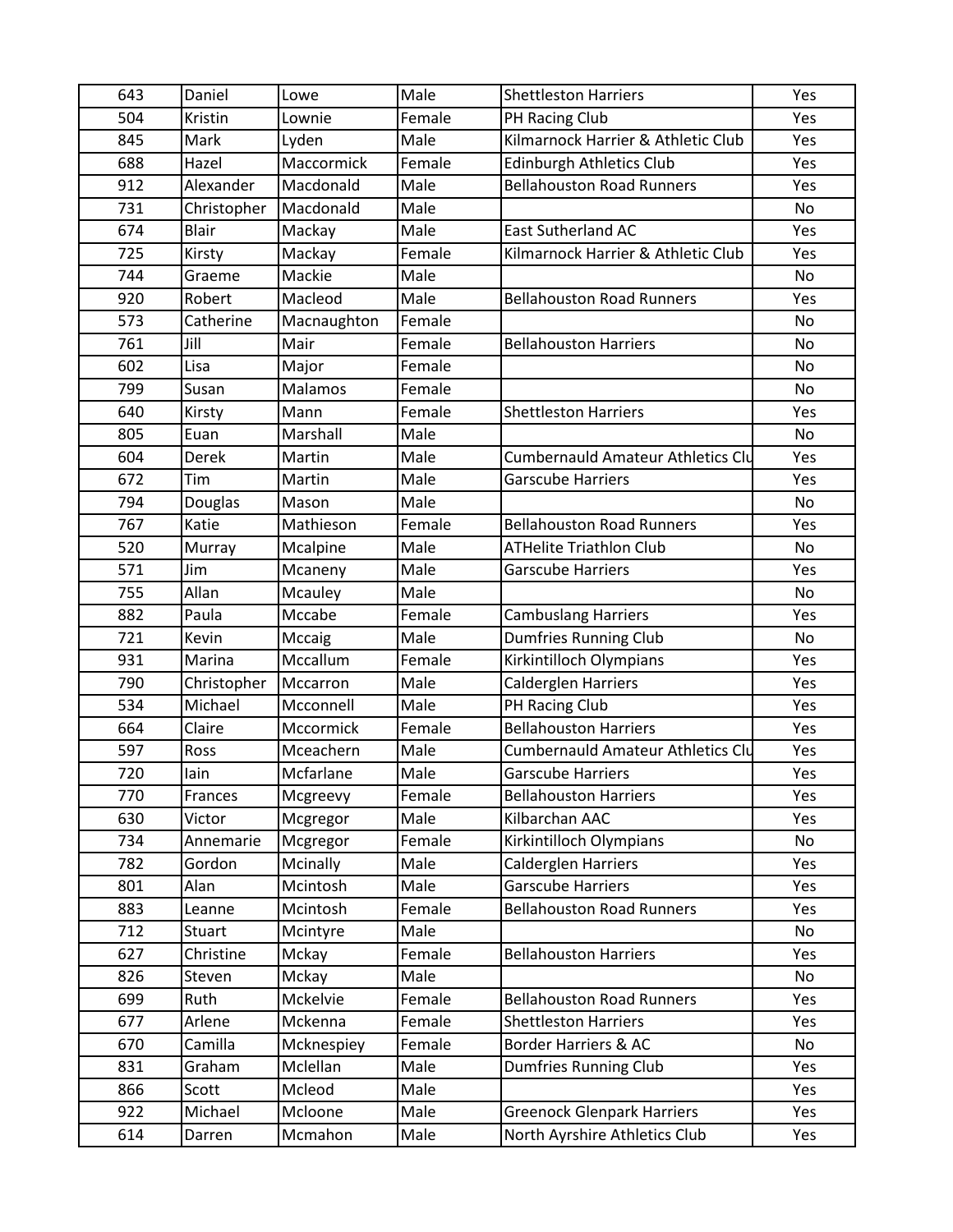| 543 | Yvonne        | Mcnairn           | Female | <b>Giffnock North AAC</b>                | Yes |
|-----|---------------|-------------------|--------|------------------------------------------|-----|
| 944 | Michael       | Mcnamara          | Male   | <b>Bellahouston Harriers</b>             | Yes |
| 624 | Jane          | Mcneilly          | Female | <b>Bellahouston Road Runners</b>         | Yes |
| 752 | Anthony       | Mcparland         | Male   | <b>Bellahouston Road Runners</b>         | Yes |
| 792 | Kevin         | <b>Mcphillips</b> | Male   | <b>Whitemoss AAC</b>                     | Yes |
| 857 | Kevin         | Mcqueen           | Male   | <b>Dumfries Running Club</b>             | Yes |
| 526 | Stewart       | Mcroberts         | Male   | Kilmarnock Harrier & Athletic Club       | Yes |
| 748 | <b>Stuart</b> | Meiklejohn        | Male   | PH Racing Club                           | No  |
| 525 | Julie         | Menzies           | Female | PH Racing Club                           | Yes |
| 665 | Max           | <b>Meres</b>      | Male   | <b>Edinburgh Athletics Club</b>          | Yes |
| 634 | Caroline      | Millar            | Female | <b>Troon Tortoises</b>                   | Yes |
| 575 | Derek         | Millar            | Male   |                                          | No  |
| 716 | <b>Stuart</b> | Miller            | Male   | <b>Bellahouston Harriers</b>             | Yes |
| 514 | Mark          | Milligan          | Male   | Law & District AAC                       | Yes |
| 663 | Finn          | Milligan          | Male   | Law & District AAC                       | Yes |
| 851 | Maryann       | Milne             | Female | Motherwell AC                            | No  |
| 547 | Roy           | Mitchell          | Male   | <b>Perth Road Runners</b>                | Yes |
| 583 | Lyndsay       | Moffat            | Female |                                          | No  |
| 776 | Paul          | Monaghan          | Male   | <b>Greenock Glenpark Harriers</b>        | Yes |
| 609 | Jonathan      | Moore             | Male   | Motherwell AC                            | Yes |
| 717 | Craig         | Morris            | Male   | Motherwell AC                            | Yes |
| 942 | Jennifer      | Morris            | Female | Fife AC                                  | Yes |
| 660 | John          | Morris            | Male   | Carnethy Hill Racing Club                | No  |
| 947 | Jim           | Morton            | Male   | <b>Dundee Road Runners</b>               | Yes |
| 842 | Alan          | Morwood           | Male   |                                          | No  |
| 747 | Alan          | Moss              | Male   | <b>Bellahouston Road Runners</b>         | Yes |
| 705 | John          | Mowbray           | Male   | Edinburgh Athletics Club                 | Yes |
| 505 | Darran        | Muir              | Male   | Law & District AAC                       | Yes |
| 769 | Lisa          | Muirhead          | Female |                                          | No  |
| 896 | Arthur        | Mulholland        | Male   | East Kilbride Athletic Club              | Yes |
| 595 | Grant         | Murphy            | Male   | <b>Bellahouston Road Runners</b>         | Yes |
| 855 | David         | Murray            | Male   | <b>Newton Road Runners</b>               | No  |
| 555 | Sally         | Newton            | Female | <b>Perth Road Runners</b>                | Yes |
| 593 | Kirsty        | Nicholson         | Female | Lothian Running Club                     | Yes |
| 852 | Stephen       | Nicholson         | Male   |                                          | No  |
| 766 | Ross          | Nicol             | Male   | <b>Penicuik Harriers</b>                 | Yes |
| 567 | Christie      | Nisbet            | Male   |                                          | No  |
| 628 | Anne          | Noble             | Female | <b>Troon Tortoises</b>                   | Yes |
| 512 | Ed            | Norton            | Male   | PH Racing Club                           | Yes |
| 653 | Calum         | Oates             | Male   | <b>Shettleston Harriers</b>              | Yes |
| 859 | Lachlan       | Oates             | Male   | <b>Shettleston Harriers</b>              | Yes |
| 574 | Alan          | O'Kane            | Male   |                                          | No  |
| 858 | Cordelia      | O'Neill           | Female | <b>West End Road Runners</b>             | Yes |
| 613 | Jordan        | Orr               | Male   | <b>Giffnock North AAC</b>                | No  |
| 735 | Sophie        | Orr               | Female |                                          | No  |
| 530 | Pamela        | Parker            | Female | <b>Cumbernauld Amateur Athletics Clu</b> | Yes |
| 743 | David         | Paton             | Male   |                                          | No  |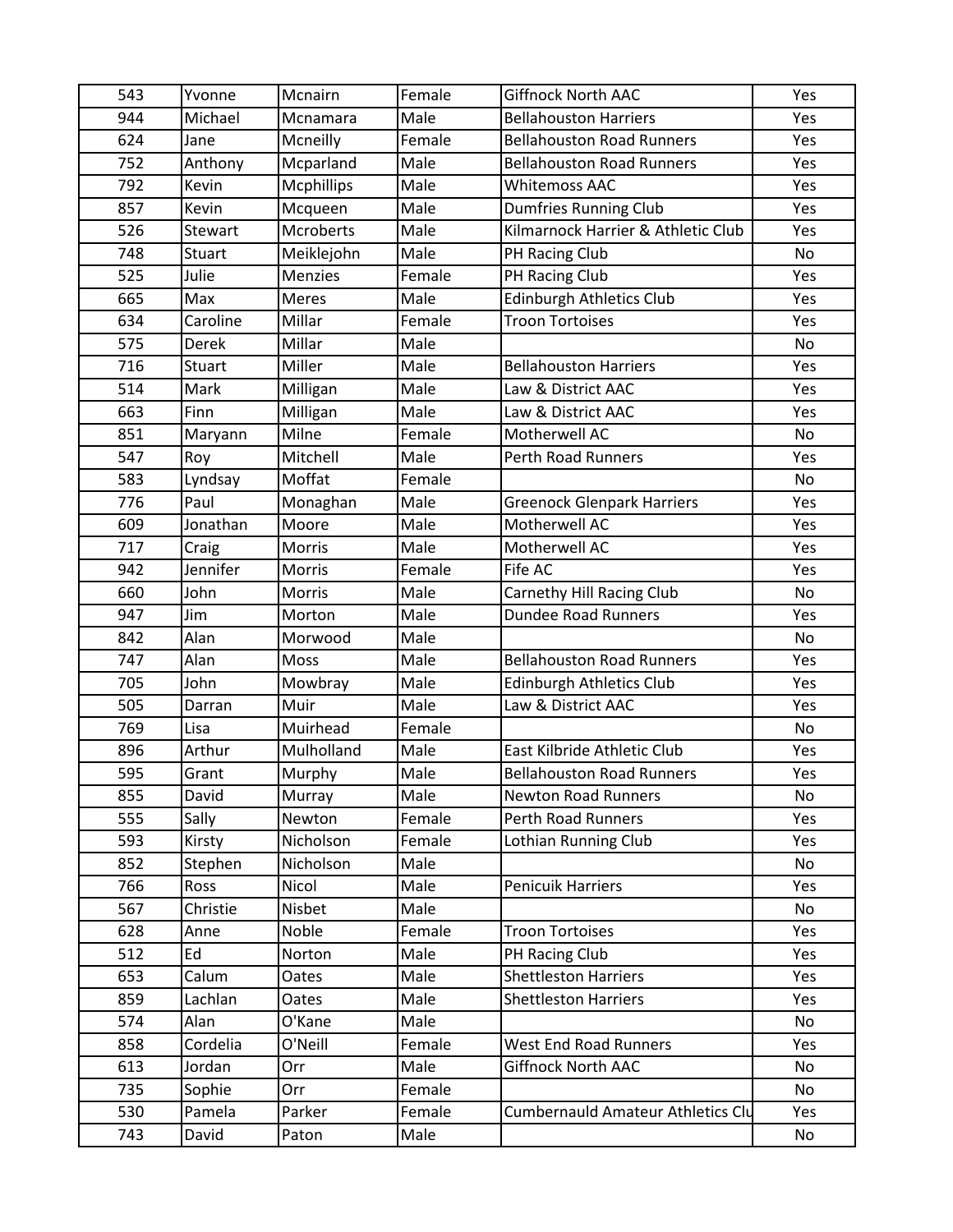| 911 | Robert        | Pattinson  | Male   | Motherwell AC                     | Yes       |
|-----|---------------|------------|--------|-----------------------------------|-----------|
| 754 | George        | Pettit     | Male   | <b>Cambuslang Harriers</b>        | <b>No</b> |
| 871 | Calum         | Phillip    | Male   | Central AC                        | Yes       |
| 601 | Andrew        | Potts      | Male   |                                   | No        |
| 835 | Steven        | Prentice   | Male   |                                   | No        |
| 906 | Mark          | Preston    | Male   | North Ayrshire Athletics Club     | Yes       |
| 625 | James         | Prior      | Male   | <b>Maryhill Harriers</b>          | No        |
| 903 | Emma          | Prothero   | Female |                                   | No        |
| 626 | Kevin         | Queenan    | Male   | <b>Bellahouston Road Runners</b>  | Yes       |
| 926 | <b>Derek</b>  | Rae        | Male   | Fife AC                           | Yes       |
| 711 | Kara          | Rafferty   | Female | <b>Garscube Harriers</b>          | Yes       |
| 707 | Jacqueline    | Rainger    | Female | Edinburgh Athletics Club          | Yes       |
| 528 | Stewart       | Reid       | Male   | <b>Perth Road Runners</b>         | Yes       |
| 612 | Steven        | Reid       | Male   | Ayr Seaforth Athletic Club        | Yes       |
| 619 | Callum        | Reid       | Male   | <b>Edinburgh Athletics Club</b>   | Yes       |
| 745 | Daryl         | Reid       | Male   | East Kilbride Athletic Club       | Yes       |
| 642 | Oliver        | Reilly     | Male   | <b>Greenock Glenpark Harriers</b> | Yes       |
| 813 | Carol         | Richards   | Female | <b>Hamilton Harriers</b>          | Yes       |
| 537 | Ana           | Richardson | Female | <b>West End Road Runners</b>      | Yes       |
| 533 | Kevin         | Riddell    | Male   | <b>Perth Road Runners</b>         | Yes       |
| 715 | Terry         | Roberts    | Male   | Edinburgh Athletics Club          | Yes       |
| 862 | Lewis         | Roberts    | Male   | <b>Bellahouston Road Runners</b>  | Yes       |
| 581 | <b>Stuart</b> | Robertson  | Male   | Perth Road Runners                | Yes       |
| 633 | Alexander     | Robertson  | Male   | <b>Lothian Running Club</b>       | Yes       |
| 886 | Kenny         | Robertson  | Male   | Kirkintilloch Olympians           | Yes       |
| 915 | Gordon        | Robertson  | Male   | <b>Cambuslang Harriers</b>        | Yes       |
| 933 | Douglas       | Robertson  | Male   |                                   | No        |
| 675 | <b>Brian</b>  | Robinson   | Male   | Ayr Seaforth Athletic Club        | Yes       |
| 732 | Duncan        | Robinson   | Male   | <b>Giffnock North AAC</b>         | Yes       |
| 739 | Jamie         | Robinson   | Male   | <b>Bellahouston Road Runners</b>  | Yes       |
| 503 | Jessica       | Robson     | Female |                                   | No        |
| 657 | Lewis         | Rodgers    | Male   | Fife AC                           | Yes       |
| 578 | Louise        | Ross       | Female | <b>Bellahouston Road Runners</b>  | Yes       |
| 579 | Craig         | Ross       | Male   | <b>Bellahouston Road Runners</b>  | Yes       |
| 698 | Fionnuala     | Ross       | Female | <b>Shettleston Harriers</b>       | Yes       |
| 941 | Suz           | Ross       | Female | <b>Cambuslang Harriers</b>        | No        |
| 560 | Alistair      | Rowlands   | Male   |                                   | Yes       |
| 689 | James         | Rowley     | Male   | Law & District AAC                | Yes       |
| 703 | Stephanie     | Rudd       | Female | <b>Bellahouston Harriers</b>      | Yes       |
| 662 | Michelle      | Sandison   | Female | Springburn Harriers               | Yes       |
| 692 | Kathryn       | Scott      | Female | <b>Garscube Harriers</b>          | Yes       |
| 714 | Sarah         | Scott      | Female | Edinburgh AC                      | Yes       |
| 874 | Stuart        | Scott      | Male   | Helensburgh AAC                   | Yes       |
| 552 | Jill          | Scott      | Female |                                   | No        |
| 869 | Robin         | Scott      | Male   | Kilbarchan AAC                    | No        |
| 607 | Gerard        | Scullion   | Male   | <b>Bellahouston Road Runners</b>  | Yes       |
| 589 | James         | Scullion   | Male   | Law & District AAC                | No        |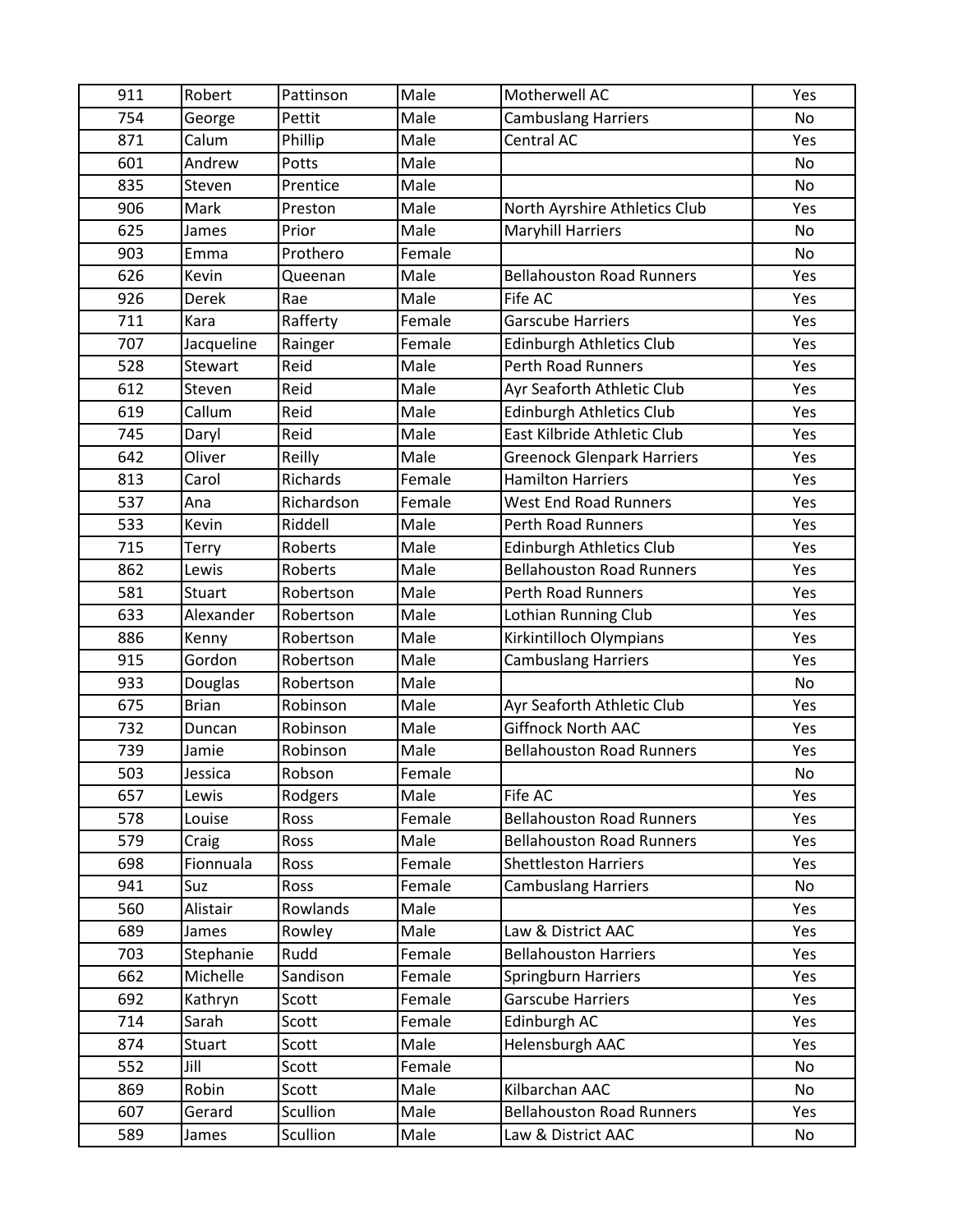| 645 | Siobhan      | Sellar     | Female | Ferranti AAC                       | Yes       |
|-----|--------------|------------|--------|------------------------------------|-----------|
| 646 | Grant        | Sellar     | Male   | Ferranti AAC                       | Yes       |
| 784 | Dougie       | Selman     | Male   | Corstorphine AAC                   | Yes       |
| 615 | Mary         | Senior     | Female | <b>Garscube Harriers</b>           | Yes       |
| 723 | Natalie      | Sharp      | Female | Kilmarnock Harrier & Athletic Club | Yes       |
| 681 | Donald       | Shaw       | Male   | Central AC                         | Yes       |
| 635 | Simon        | Sheridan   | Male   | <b>Garscube Harriers</b>           | Yes       |
| 565 | Annabel      | Simpson    | Female | University of the West of Scotland | Yes       |
| 666 | <b>Brian</b> | Simpson    | Male   |                                    | <b>No</b> |
| 893 | Ross         | Sinton     | Male   |                                    | No        |
| 844 | Madeline     | Smillie    | Female | <b>Bellahouston Road Runners</b>   | Yes       |
| 639 | Athole       | Smith      | Male   | <b>Garscube Harriers</b>           | Yes       |
| 838 | James        | Smith      | Male   | <b>Cambuslang Harriers</b>         | Yes       |
| 897 | Kevin        | Smith      | Male   | <b>Bellahouston Harriers</b>       | Yes       |
| 824 | Neil         | Smith      | Male   | <b>Garscube Harriers</b>           | No        |
| 564 | Michael      | Souter     | Male   | <b>Perth Road Runners</b>          | Yes       |
| 751 | Callum       | Stephen    | Male   | <b>Edinburgh Athletics Club</b>    | Yes       |
| 561 | Ada          | Stewart    | Female | Kirkintilloch Olympians            | Yes       |
| 654 | Billy        | Stewart    | Male   | PH Racing Club                     | Yes       |
| 876 | Susan        | Stewart    | Female |                                    | Yes       |
| 928 | Catherine    | Stewart    | Female |                                    | Yes       |
| 758 | Charlie      | Storrie    | Male   | <b>Dumfries Running Club</b>       | Yes       |
| 590 | Martin       | Strachan   | Male   | <b>Garscube Harriers</b>           | Yes       |
| 531 | Alan         | Strang     | Male   | Motherwell AC                      | Yes       |
| 884 | Alexandra    | Sutherland | Female | <b>Bellahouston Road Runners</b>   | Yes       |
| 644 | Michael      | Sweeney    | Male   | Helensburgh AAC                    | Yes       |
| 679 | Dave         | Thom       | Male   | <b>Cambuslang Harriers</b>         | Yes       |
| 849 | Colin        | Thomas     | Male   | <b>Bellahouston Harriers</b>       | Yes       |
| 554 | Fabienne     | Thompson   | Female | <b>Perth Road Runners</b>          | Yes       |
| 519 | <b>Brian</b> | Thomson    | Male   | <b>Airdrie Harriers</b>            | Yes       |
| 562 | Andrew       | Thomson    | Male   | Fife AC                            | Yes       |
| 577 | Ryan         | Thomson    | Male   | <b>Cambuslang Harriers</b>         | Yes       |
| 873 | Jim          | Thyne      | Male   | <b>Hunters Bog Trotters</b>        | Yes       |
| 591 | Emily        | Tomasso    | Female | <b>Garscube Harriers</b>           | No        |
| 529 | Andrew       | Tomlinson  | Male   | <b>Bellahouston Road Runners</b>   | Yes       |
| 541 | Gary         | Trewartha  | Male   | <b>Gala Harriers</b>               | Yes       |
| 938 | Paul         | Turnbull   | Male   | North Ayrshire Athletics Club      | Yes       |
| 661 | Chris        | Upson      | Male   | <b>Cambuslang Harriers</b>         | Yes       |
| 727 | Stephen      | Vass       | Male   | Kilmarnock Harrier & Athletic Club | No        |
| 741 | Karel        | Vesely     | Male   | Edinburgh AC                       | Yes       |
| 668 | James        | Waldie     | Male   | Perth Road Runners                 | Yes       |
| 559 | Alastair     | Walker     | Male   | <b>Teviotdale Harriers</b>         | Yes       |
| 550 | Scott        | Walker     | Male   | Gala Harriers                      | No        |
| 760 | David        | Wallace    | Male   | Ayr Seaforth Athletic Club         | Yes       |
| 775 | Laura        | Wallace    | Female | Ayr Seaforth Athletic Club         | Yes       |
| 806 | Cris         | Walsh      | Male   | <b>Giffnock North AAC</b>          | Yes       |
| 511 | Richard      | Ward       | Male   | Perth Road Runners                 | Yes       |